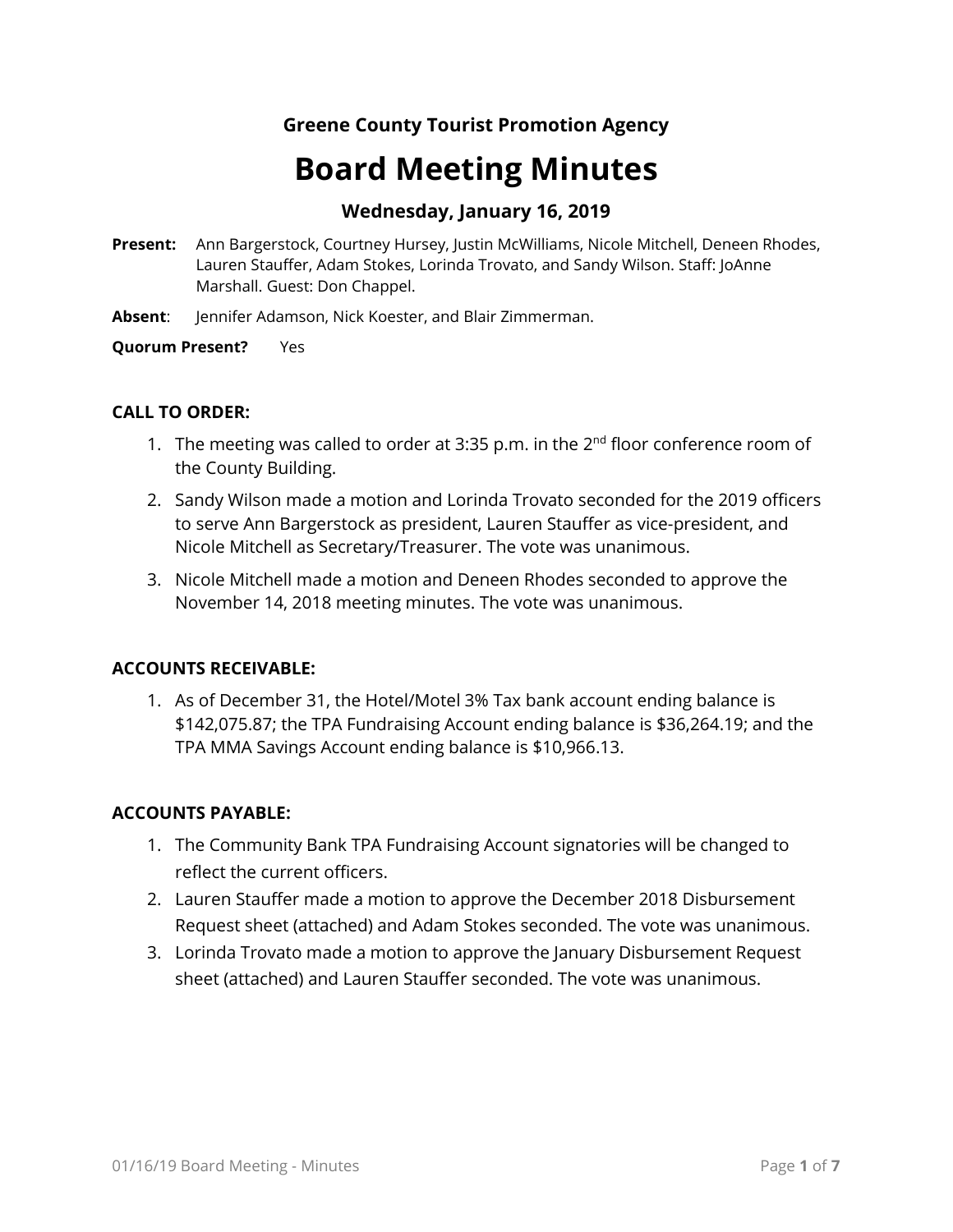#### **DIRECTOR MONTHLY REPORT:**

- JoAnne informed the board that Jane Adams was hired for the Secretary II position and began working on December 10. She previously worked at the Greene County Messenger.
- The Pennsylvania Restaurant and Lodging Association is holding the Destination Marketing Organization Retreat on March 11-12 at the Hilton Harrisburg. Any board member wishing to attend is encouraged to let JoAnne know.
- Greene County Tourism is one of the organizers for the Heritage Tourism Summit on Saturday, February 9 at Washington & Jefferson College. It is a regional summit and was very successful last year. Everyone is invited and encouraged to attend at \$35 per person. Tourism will set-up in the marketplace again and invites partners to participate as well.
- Greene County Tourism received a Rivers of Steel Mini-Grant of \$15,000 from the October application for historical signage along the Greene River Trail. A contract will be sent and work on the project will begin in February.
- The I-79 Welcome Center has invited the board to take a field trip to see the opportunities that exist for marketing and working together. We will host a Quarterly Meeting for partners in the summer or fall at the Welcome Center.

#### **COMMITTEE REPORTS:**

#### *Advertising & Promotion:*

Lauren Stauffer volunteered to chair the Advertising & Promotion committee.

Lauren Stauffer made the motion to award the 2019 Visitor Guide bid for 20,000 quantity to the low bidder of \$13,500 by Rhodes & Hammer Printing. Deneen seconded the motion. Sandy Wilson abstained.

To-date, Visitor Guide ad sales are at 33 ads compared to the 38 sold in 2018. There may be a few more coming in the next few days.

Nicole made the motion and Courtney seconded to purchase the following advertisements:

1. Three half-page ads in South Hills Living at \$904.50 each for the May/June, July/Aug., and Sept./Oct. issues.

2. Three full-page ads in WV Living at \$1,700 each for the Spring, Summer and Fall issues plus a full-year of skyscraper ads on wvliving.com for \$900.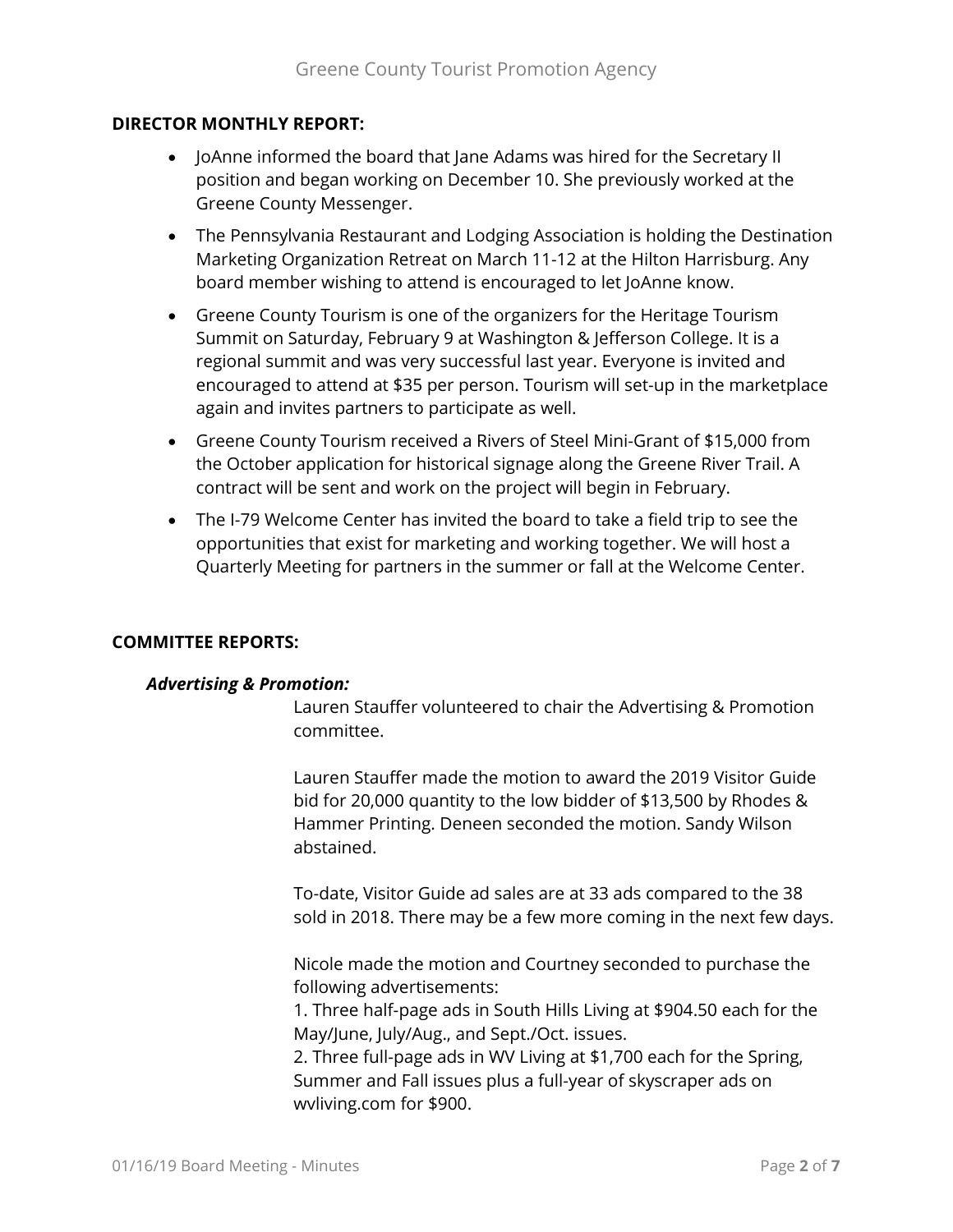3. Two full-page ads at \$1,665 each in the semi-annual publication of Laurel Highlands Magazine. 4. Annual distribution program for six locations from Pennsylvania On Display for \$4,032. 5. Vendor Table at the Southwestern Pennsylvania HauntedCon on May 18 for \$30. The Recreation News and Froggy Radio advertising opportunities were declined at this time. JoAnne presented the 2018 Facebook key metrics report. **Bylaws:** Nicole Mitchell volunteered to chair the Bylaws committee. **Finance:** Don Chappel volunteered to chair the Finance committee. JoAnne presented the 2018 Financial Report. We are waiting on two more months of revenue to collect for the hotel/motel tax along with a few remaining bills for 2018. Deneen made the motion and Lauren seconded to accept the 2019 Proposed Budget (attached). The vote was unanimous. *Fundraising:* Deneen Rhodes volunteered to chair the Fundraising committee. **Grants:** Ann Bargerstock volunteered to chair the Grants Committee. Lauren Stauffer made the motion and Deneen Rhodes seconded to approve and release the remaining balances for Community Events & Projects grants of: \$250 for Greene County Historical Society's Harvest Festival; \$500 for Waynesburg Prosperous & Beautiful's 50's Fest & Car Cruise; and \$100 for Nathanael Greene CDC's Holiday Craft Blast. The vote was unanimous. JoAnne presented a draft of the 2018 Zip Code Capture Summary. *Hotel/Motel Tax:* Justin McWilliams and Lorinda Trovato volunteered to co-chair the Hotel/Motel Tax Committee. Sandy Wilson made the motion and Nicole Mitchell seconded to purchase the monthly STR Report for Greene County.

Greene County Tourist Promotion Agency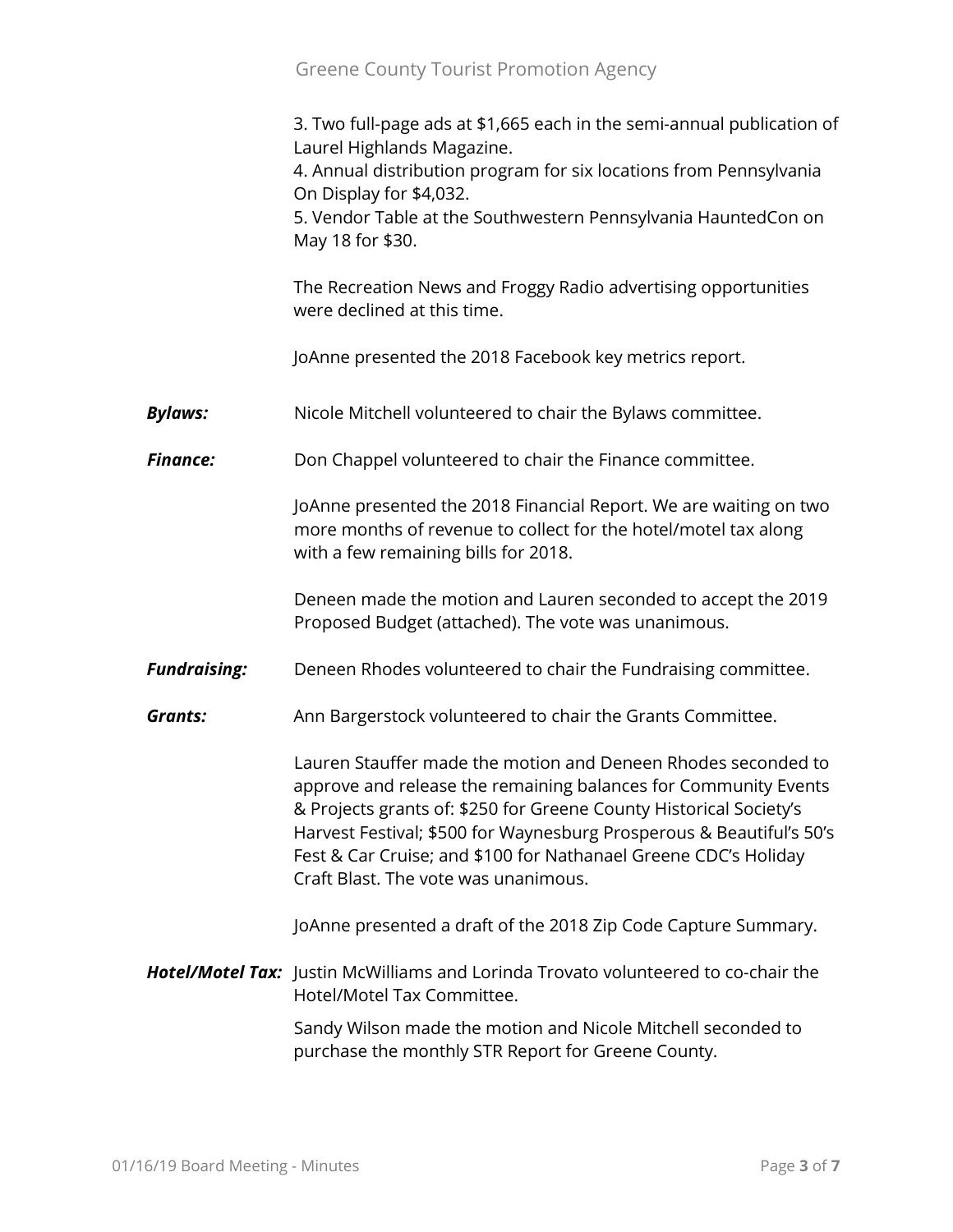#### *Long-Range/Strategic Planning:*

Adam Stokes volunteered to chair the Long-Range/Strategic Planning committee.

**Partnership:** Courtney Hursey and Sandy Wilson volunteered to co-chair the Partnership committee.

> Menu options for the Annual Partnership meeting from 5 Kidz Kandy were discussed.

JoAnne reported that to-date, we have 81 renewals and 3 new partnerships. The new partnerships are Center Township, Greene Connections, and Waynesburg Music Development.

#### **OLD BUSINESS:**

*None*

#### **NEW BUSINESS:**

1. JoAnne presented a Certificate of Appreciation to Don Chappel for his service as a board member from 2016 to 2018.

#### **PUBLIC COMMENT:**

*None*

### **ADJOURNMENT:**

1. The meeting adjourned at 4:40 p.m. by a motion from Nicole Mitchell and seconded by Sandy Wilson. The next meeting will be Wednesday, February 13 at 3:30 p.m. in the 2<sup>nd</sup> Floor Conference Room of the County Building.

*Minutes submitted by JoAnne Marshall.*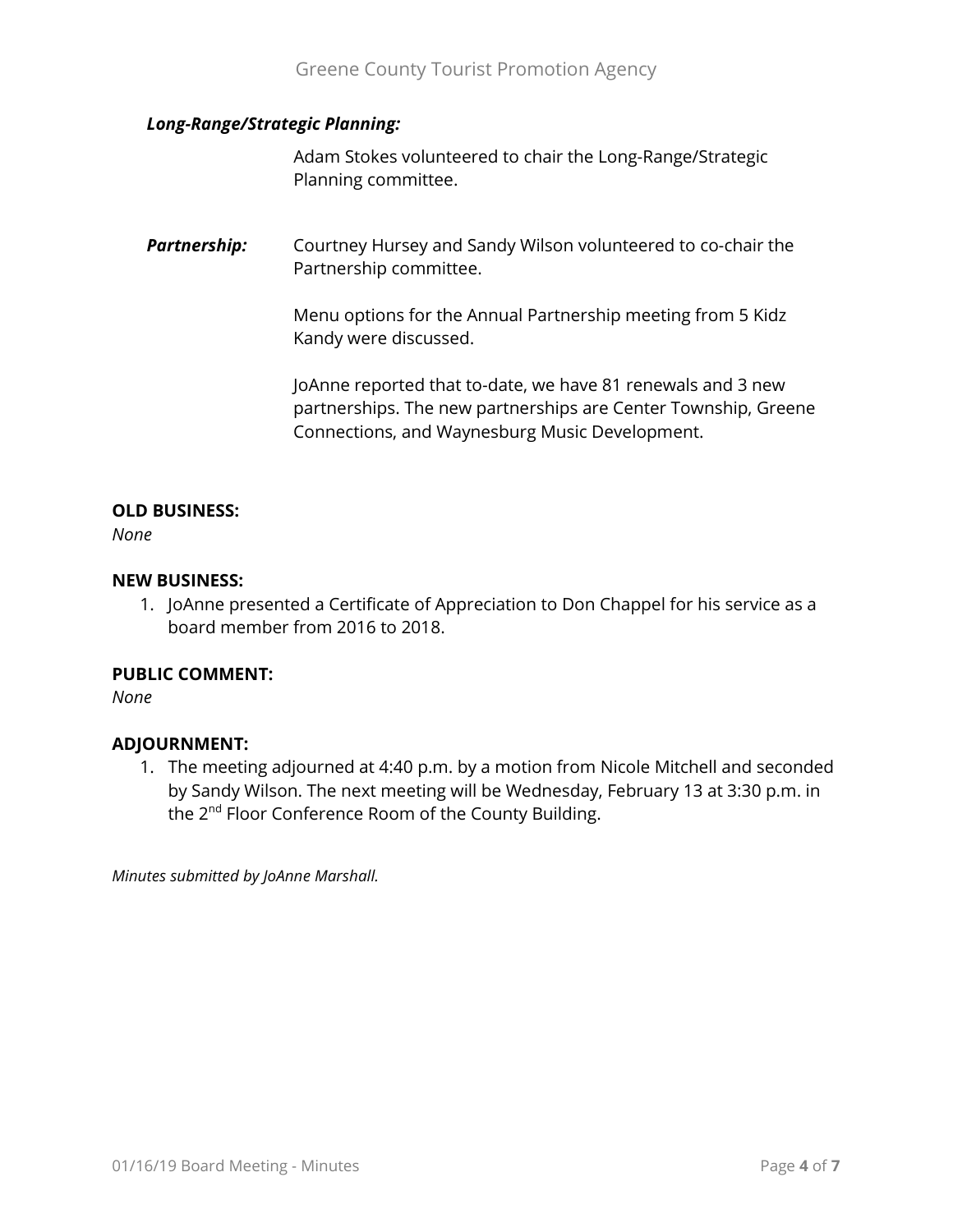| 12/11/2018 GoDaddy 1412178624<br>11/13/2018 34133<br>10/31/20181 820019<br>121118<br> 2080 <br>2078<br>Invoice#<br>$M_{\text{M}} =$<br>$=$ MH<br>품<br>County of Greene General Fund<br>5 Kidz Kandy<br>County of Greene General Fund<br>WANB Radio<br>TPA Money Market Account<br>TPA Fundraising Account<br>Hotel/Motel Tax Account<br>JoAnne E Marshall<br>County of Greene General Fund<br>Pennsylvania On Display<br><b>Direct Results</b><br>Greene County Chamber of Commerce<br>County of Greene General Fund<br>County of Greene General Fund<br>County of Greene General Fund<br>County of Greene General Fund<br>County of Greene General Fund<br>County of Greene General Fund<br>County of Greene General Fund<br>County of Greene General Fund<br>County of Greene General Fund<br>County of Greene General Fund<br>Cash<br>Legend<br>Vendor<br>ar<br>Greene County Tourist Promotion Agency<br>Disbursement Request - FY 2018 - Q4<br>Ford Business Machines Quarterly Reading<br>October Tourism Minute (12 Spots)<br>Facebook Advertising (Nov. 15 - Dec. 12, 2018)<br>Petty Cash - Reimburse 11/27/18 USPS Receipt<br>info@visitgreene.org Email Account (3-years)<br>November Payroll<br>December Distribution<br>3rd Quarter Administration<br>December Copier<br>December Avaya<br>Klink Background Check - Dorothea Adams<br>Pre-Paid Constant Contact for 6 months<br>Herald-Standard<br>November Windstream<br>Corrected November Avaya<br>Holiday Issue - Quarter Page Ad<br>November Postage<br>Gift Basket Arrangements - New Inventory<br>2019 Chamber Annual Membership<br>Annual Observer-Reporter Subscription<br>December 17, 2018<br>Memo | TOTAL REQUESTED THIS REPORT<br>E<br>$\pmb{\times}$<br>$\times$ $\times$<br>$\mathbf{\times}$<br>$\mathsf{\times}$<br>$\times$ $\times$<br>$\times$<br>$\pmb{\times}$<br>×<br>$\pmb{\times}$<br>$\times$ $\times$<br>$\times$<br>$\pmb{\times}$<br>$\times$<br>$\times$<br>×<br>$\frac{1}{2}$<br>끓<br>×<br>×<br>Date:<br>Date:<br>Date:<br>WМ |  |  |                        |                        |              | 12/17/2018 | 12/17/2018 | 12/12/2018 | 12/11/2018<br>12/10/2018 | 12/04/2018 2085 |                       | 12/01/2018 | 12/01/2018 2083 | 12/01/2018 2082<br>11/30/2018 |                            | 11/28/2018 2086 | 11/27/2018 2079 | 11/26/2018 O-R | 11/26/2018 FBM | 11/16/2018 | Date | 12/17/2018 | Revised<br>Md LS:1 |
|---------------------------------------------------------------------------------------------------------------------------------------------------------------------------------------------------------------------------------------------------------------------------------------------------------------------------------------------------------------------------------------------------------------------------------------------------------------------------------------------------------------------------------------------------------------------------------------------------------------------------------------------------------------------------------------------------------------------------------------------------------------------------------------------------------------------------------------------------------------------------------------------------------------------------------------------------------------------------------------------------------------------------------------------------------------------------------------------------------------------------------------------------------------------------------------------------------------------------------------------------------------------------------------------------------------------------------------------------------------------------------------------------------------------------------------------------------------------------------------------------------------------------------------------------------------------------------------------------------------------------------------------------------------------------|----------------------------------------------------------------------------------------------------------------------------------------------------------------------------------------------------------------------------------------------------------------------------------------------------------------------------------------------|--|--|------------------------|------------------------|--------------|------------|------------|------------|--------------------------|-----------------|-----------------------|------------|-----------------|-------------------------------|----------------------------|-----------------|-----------------|----------------|----------------|------------|------|------------|--------------------|
|                                                                                                                                                                                                                                                                                                                                                                                                                                                                                                                                                                                                                                                                                                                                                                                                                                                                                                                                                                                                                                                                                                                                                                                                                                                                                                                                                                                                                                                                                                                                                                                                                                                                           |                                                                                                                                                                                                                                                                                                                                              |  |  | Payment Authorized by: | Payment Authorized by: | Compiled by: |            | 2087       |            |                          |                 | 12/01/2018 GCTPA1218P | 2084       |                 |                               | 11/28/2018 ConstantContact |                 |                 |                |                |            |      |            |                    |
|                                                                                                                                                                                                                                                                                                                                                                                                                                                                                                                                                                                                                                                                                                                                                                                                                                                                                                                                                                                                                                                                                                                                                                                                                                                                                                                                                                                                                                                                                                                                                                                                                                                                           |                                                                                                                                                                                                                                                                                                                                              |  |  |                        |                        |              |            |            |            |                          |                 |                       |            |                 |                               |                            |                 |                 |                |                |            |      |            |                    |
|                                                                                                                                                                                                                                                                                                                                                                                                                                                                                                                                                                                                                                                                                                                                                                                                                                                                                                                                                                                                                                                                                                                                                                                                                                                                                                                                                                                                                                                                                                                                                                                                                                                                           |                                                                                                                                                                                                                                                                                                                                              |  |  |                        |                        |              |            |            |            |                          |                 |                       |            |                 |                               |                            |                 |                 |                |                |            |      |            |                    |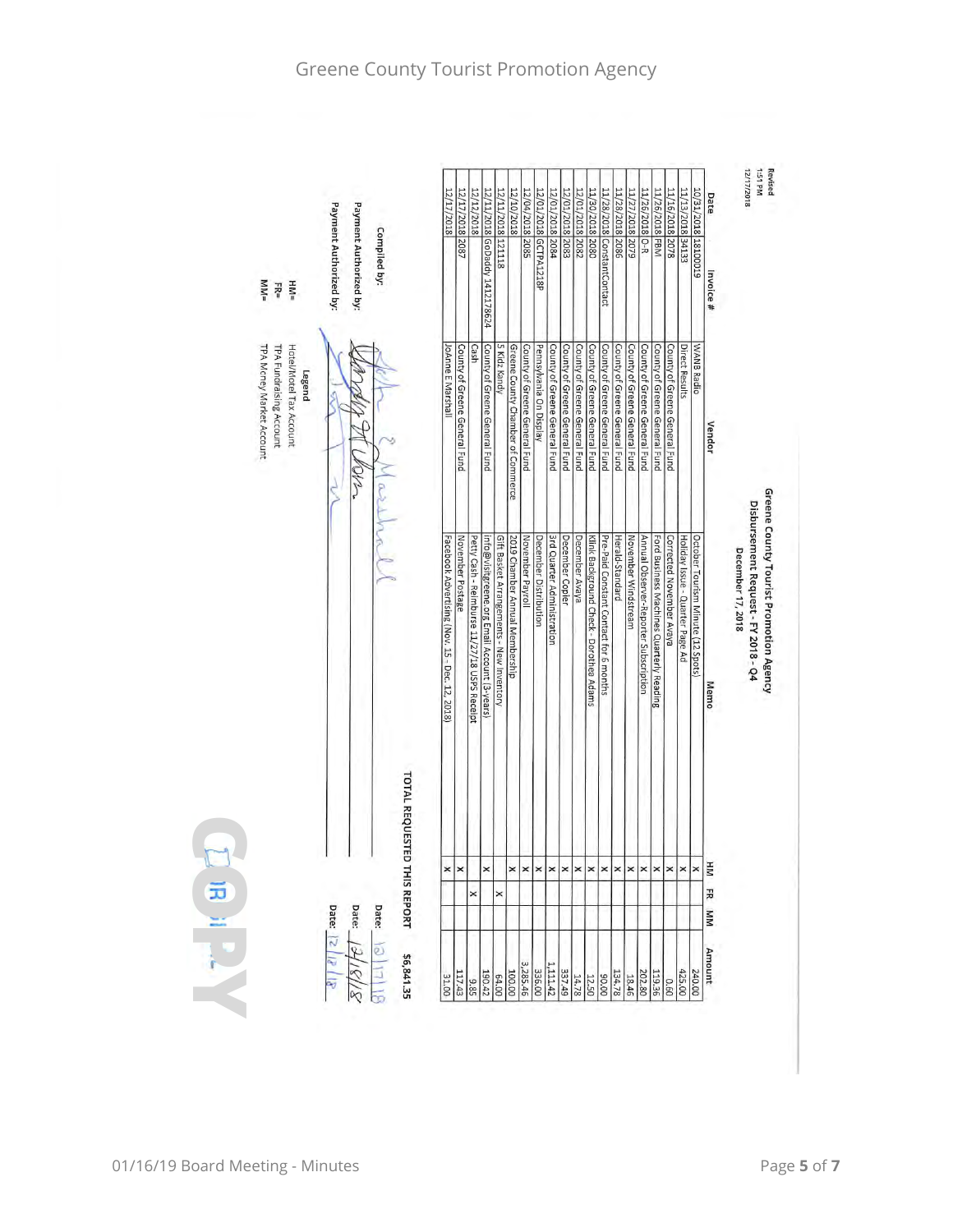| 01/14/2019 GoDaddy 1426884949<br>County of Greene General Fund<br>VisitPITTSBURGH<br>County of Greene General Fund<br>Miles Media Group, LLLP<br>CTM Media Group Inc.<br>County of Greene General Fund<br>County of Greene General Fund<br>County of Greene General Fund<br>Observer Publishing Company<br>County of Greene General Fund<br>Rhodes and Hammers Printing, Inc.-V<br>Pennsylvania On Display<br>County of Greene General Fund<br>County of Greene General Fund<br>Ford Business<br>Rack Cards<br>PA Distribution Program (January 2019)<br>2019 Official Visitors Guide and Web Advertising<br>PA Happy Traveler Ad and Web Advertising<br>December Postage<br>Greene Co Living (Winter) - Quarter Page Ad<br>Travel Expenses (Marshall) - 206 miles<br>greenecountytourism.org Transfer<br>ekeny kuenuer<br>Amish County Distribution Program (January 2019)<br>December Windstream<br>December Payroll<br>January Copier | Vendor<br>Memo<br>×<br>$\times$ $\times$<br>$\times$ $\times$<br>$\times$ $\times$<br>$\boldsymbol{\times}$<br>×<br>$\boldsymbol{\times}$<br>$\pmb{\times}$<br>ER<br>MM |
|------------------------------------------------------------------------------------------------------------------------------------------------------------------------------------------------------------------------------------------------------------------------------------------------------------------------------------------------------------------------------------------------------------------------------------------------------------------------------------------------------------------------------------------------------------------------------------------------------------------------------------------------------------------------------------------------------------------------------------------------------------------------------------------------------------------------------------------------------------------------------------------------------------------------------------------|-------------------------------------------------------------------------------------------------------------------------------------------------------------------------|
|                                                                                                                                                                                                                                                                                                                                                                                                                                                                                                                                                                                                                                                                                                                                                                                                                                                                                                                                          |                                                                                                                                                                         |
|                                                                                                                                                                                                                                                                                                                                                                                                                                                                                                                                                                                                                                                                                                                                                                                                                                                                                                                                          |                                                                                                                                                                         |

Payment Authorized by: Payment Authorized by: Compiled by:  $H M =$ <br> $H R =$ TPA Fundraising Account<br>TPA Money Market Account Hotel/Motel Tax Account Legend